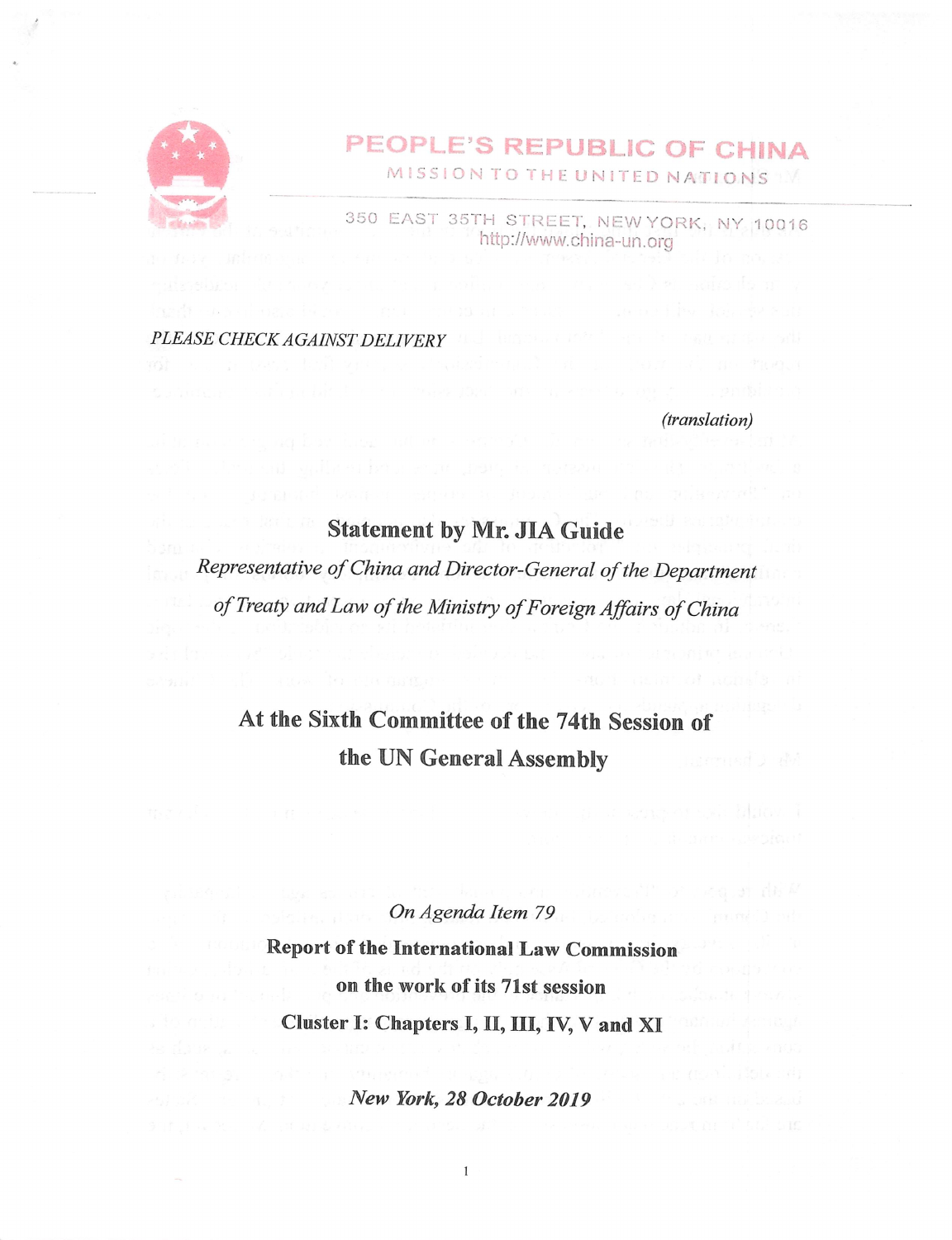### Mr Chairman,

As this is the first time I take the floor in the Six Committee at the current session of the General Assembly, please allow me to congratulate you on your election as Chairman. I am confident that under your able leadership, this session will come to a successful conclusion. I would also like to thank the Chairman of the International Law Commission for introducing the report on the work of the Commission's seventy-first session and for providing a very good basis for the discussions to be held in this Committee.

At its seventy-first session, the Commission has achieved progress on quite a few fronts. The Commission adopted, on second reading, the draft articles on "Prevention and punishment of crimes against humanity" and the commentaries thereto. The Commission also adopted, on first reading, the draft principles on "Protection of the environment in relation to armed conflicts" and the draft conclusions on "Peremptory norms of general international law (jus cogens)", together with respective commentaries thereto. In addition, the Commission initiated its consideration of the topic "General principles of law", and decided to include the topic "Sea-level rise in relation to international law" in its programme of work. The Chinese delegation applauds the active work of the Commission.

#### Mr. Chairman,

I would like to present the views of the Chinese delegation on the relevant topics as contained in the report.

With respect to "Prevention and punishment of crimes against humanity", the Commission adopted, on second reading, the draft articles on this topic at its seventy-first session, and recommended the elaboration of a convention by the General Assembly on the basis of the draft articles. China always attaches high importance to the prevention and punishment of crimes against humanity as well as the fight against impunity. The elaboration of a convention, however, will involve debates over complicated issues, such as the definition and scope of crimes against humanity, and therefore must be based on the actual will of and consensus among States. At present. States are far from reaching consensus on the need for a convention. Moreover, the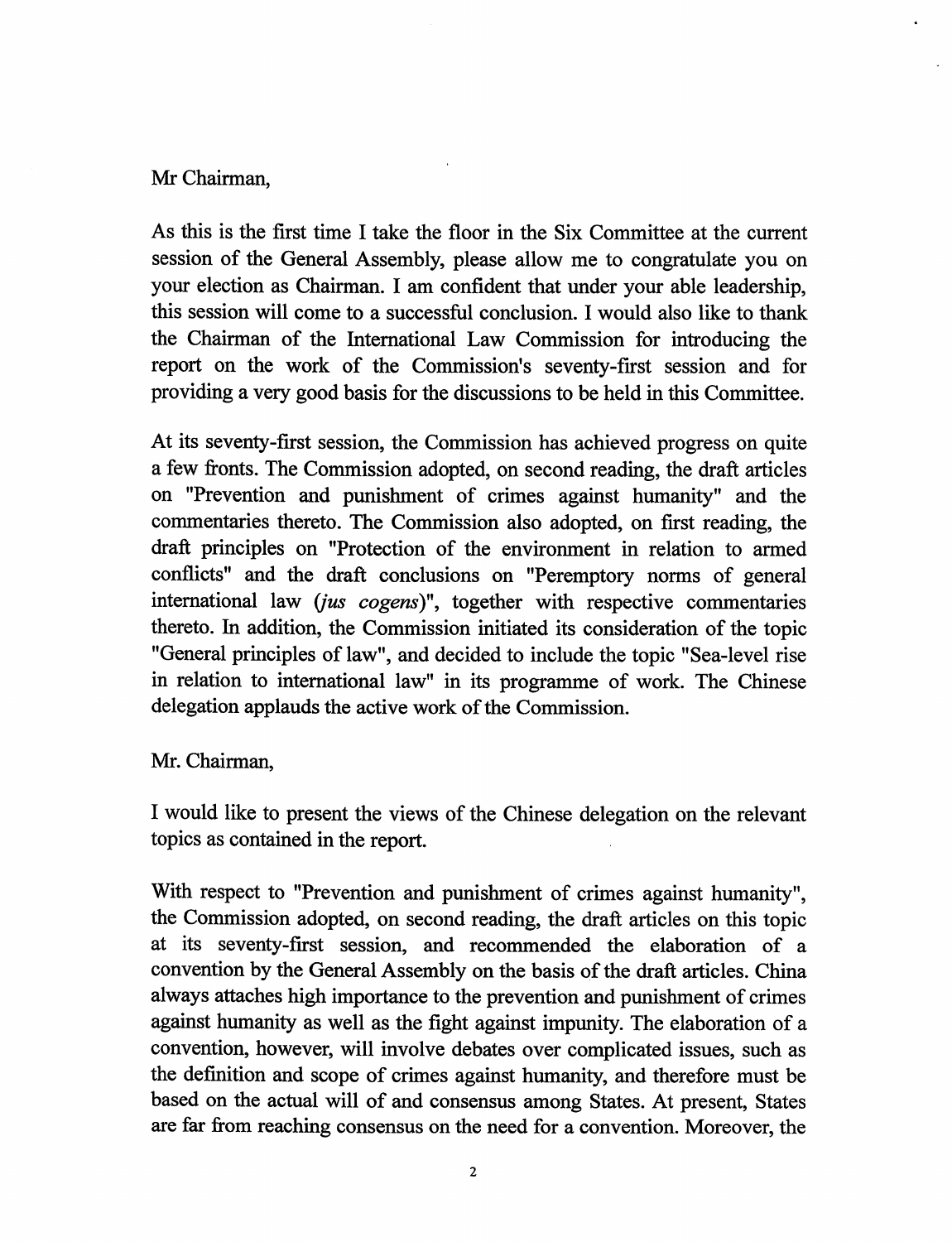discussions so far at this Committee also show that many Member States still see major shortcomings in certain key provisions of the draft articles as they currently stand. For instance, many provisions derive from analogous texts found in existing international conventions, are not grounded in empirical analysis of widespread international practice, and rely primarily on the practice of international criminal tribunals that do not enjoy universality. This delegation is of the view that the time is not yet ripe for the elaboration of a convention.

With respect to "Peremptory norms of general international law (jus cogens)", the Commission adopted, on first reading, the entire set of 23 draft conclusions and commentaries thereto on this topic, setting forth, inter alia, the concept and nature of jus cogens, the criteria for its identification as well as its legal consequences, which may serve as useful references for States and international institutions.

The Chinese delegation has noted that due to time constraints, the Commission was unable to engage in in-depth discussions on many issues. Given the particular importance of jus cogens vis-à-vis other norms of international law, we hope that the Commission will further refine the draft conclusions and commentaries thereto on the basis of the statements delivered at the Sixth Committee as well as other relevant comments, in order to fiilly reflect various concerns. The Chinese delegation would like to underscore three points in this regard:

First of all, the criteria for the identification of jus cogens should be strictly implemented. The two criteria adopted by the Commission on first reading, namely a norm in question should be "a norm of general international law" and "accepted and recognized by the international community of States as a whole as a norm from which no derogation is permitted", are largely in line with the consensus of the international community. The Commission itself should strictly abide by the said criteria in its codification activities. We also hope that detailed elaboration of those criteria will be included in future iterations of the commentaries to the draft conclusions so as to help States and international institutions strictly implement those criteria in identifying peremptory norms and heighten the authority and serious nature of  $jus$ cogens rules.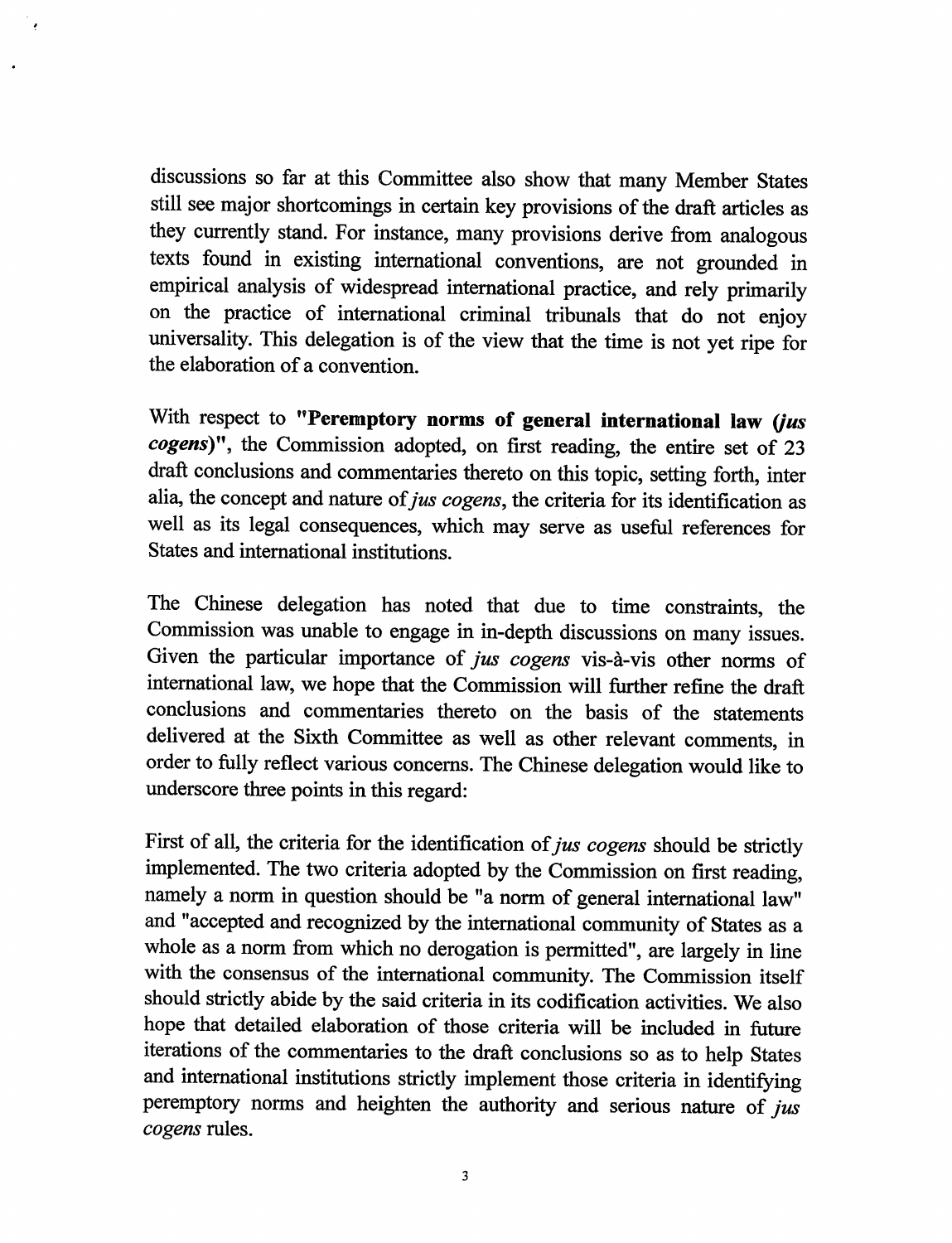Secondly, the draft conclusions should avoid treading on the relationship between resolutions of the Security Council and jus cogens. The Chinese delegation has noted that according to draft conclusion 16, "A resolution, decision or other act of an international organization that would otherwise have binding effect does not create obligations" if and to the extent that they conflict with *jus cogens*. It is further argued in the commentaries concerned that such binding resolutions of international organizations include the resolutions of the Security Council, effectively negating, albeit in an implicit manner, the effect of Security Council resolutions that contradict jus cogens. Admittedly, the commentaries also suggest that resolutions of the Security Council require additional consideration since, pursuant to Article 103 of the Charter of the United Nations, obligations under the Charter prevail over other rules of international law. Nevertheless, this delegation finds it inappropriate to make an explicit reference to the relationship between Security Council resolutions and jus cogens in the commentaries. The Security Council is the core of the collective security mechanism of the United Nations. Resolutions of the Security Council, whose authority flows from the provisions of the UN Charter, must meet stringent procedural requirements and comply with the purposes and principles of the Charter. It is simply inconceivable that such resolutions will conflict with *jus cogens*. In addition, given that the content and scope of jus cogens remain highly unsettled, any attempt to judge the validity of Security Council resolutions against *jus cogens* will very likely lead to the use of *jus cogens* as a pretext to evade the obligation to implement those resolutions or a challenge to their authority, thereby undermining the collective security mechanism of the United Nations. The Chinese delegation therefore suggests that languages relating to Security Council resolutions be removed from the commentaries to the draft conclusions.

Thirdly, the draft conclusions should not include a non-exhaustive list of peremptory norms. The current draft includes in its annex a list of eight peremptory norms, namely the prohibition of aggression, the prohibition of genocide, the prohibition of crimes against humanity, the basic rules of international humanitarian law, the prohibition of racial discrimination and apartheid, the prohibition of slavery, the prohibition of torture, and the right of self-determination. This delegation finds such a list to be highly

 $\overline{\mathbf{4}}$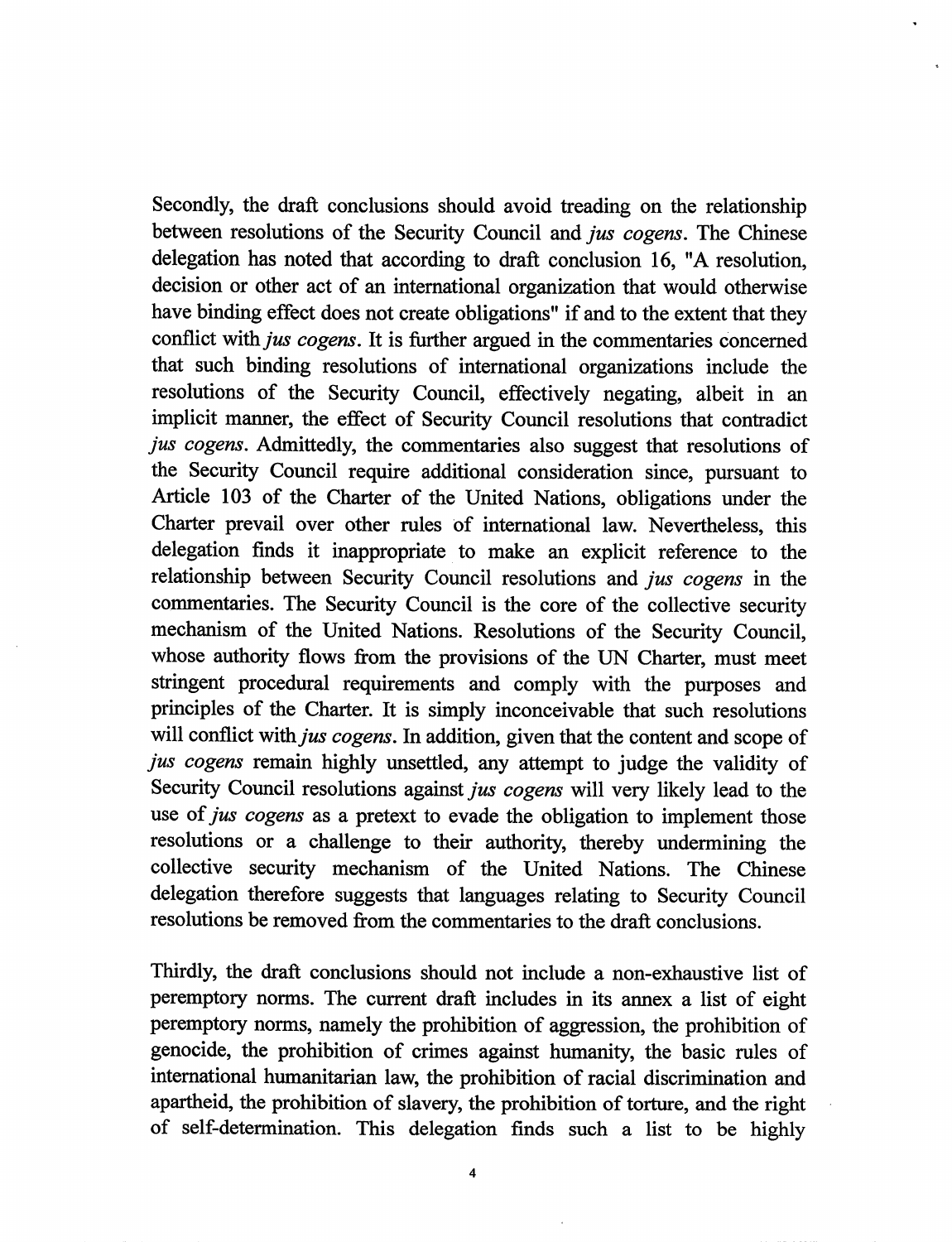problematic, as the Commission failed to provide convincing arguments for the inclusion of those norms in accordance with its own criteria for the identification of jus cogens as contained in the draft conclusions. In fact, the substance of some norms remains extremely vague. For instance, neither the draft conclusions nor their commentaries offer any illumination as to what rules constitute "the basic rules of international humanitarian law". The list also falls short of explaining the rationale for highlighting the foregoing eight norms while leaving out other norms governing international relations, such as the principle of sovereign equality. Furthermore, the inclusion of such a list will result in a change in the nature of this project, deviating from the codification of secondary rules regarding the criteria for the identification of peremptory norms and their legal consequences, and moving toward the development of primary rules that determine which norms constitute jus cogens. Such an approach will provoke even greater divergences of views and is at variance with the original intention of this topic, which is to elaborate on the criteria for the identification of  $jus$ cogens. The Chinese delegation would like to suggest the deletion of the list from the draft conclusions.

 $\overline{\cdot}$ 

With respect to the two topics that have been included in the Commission's long-term programme of work, the Chinese delegation would like to make the following brief comments:

With respect to "Prevention and repression of piracy and armed robbery at sea", the Chinese Government pays high attention to this issue, and appreciates the inclusion of this topic in the Commission's long-term programme of work. China carries out escort operations at sea off the coast of Somalia in accordance with relevant Security Council resolutions, and actively participates in the international cooperation to combat piracy in the Gulf of Guinea. China fully appreciates the necessity to promote the implementation of existing treaties in this area, coordinate the operations by various States and increase the anti-piracy capacity of relevant countries.

Prevention and repression of piracy is a long-established topic in the realm of international law of the sea, with abundant international treaties and State practice. The legal framework and rules in this area are underpinned by such international instruments as the United Nations Convention on the Law of